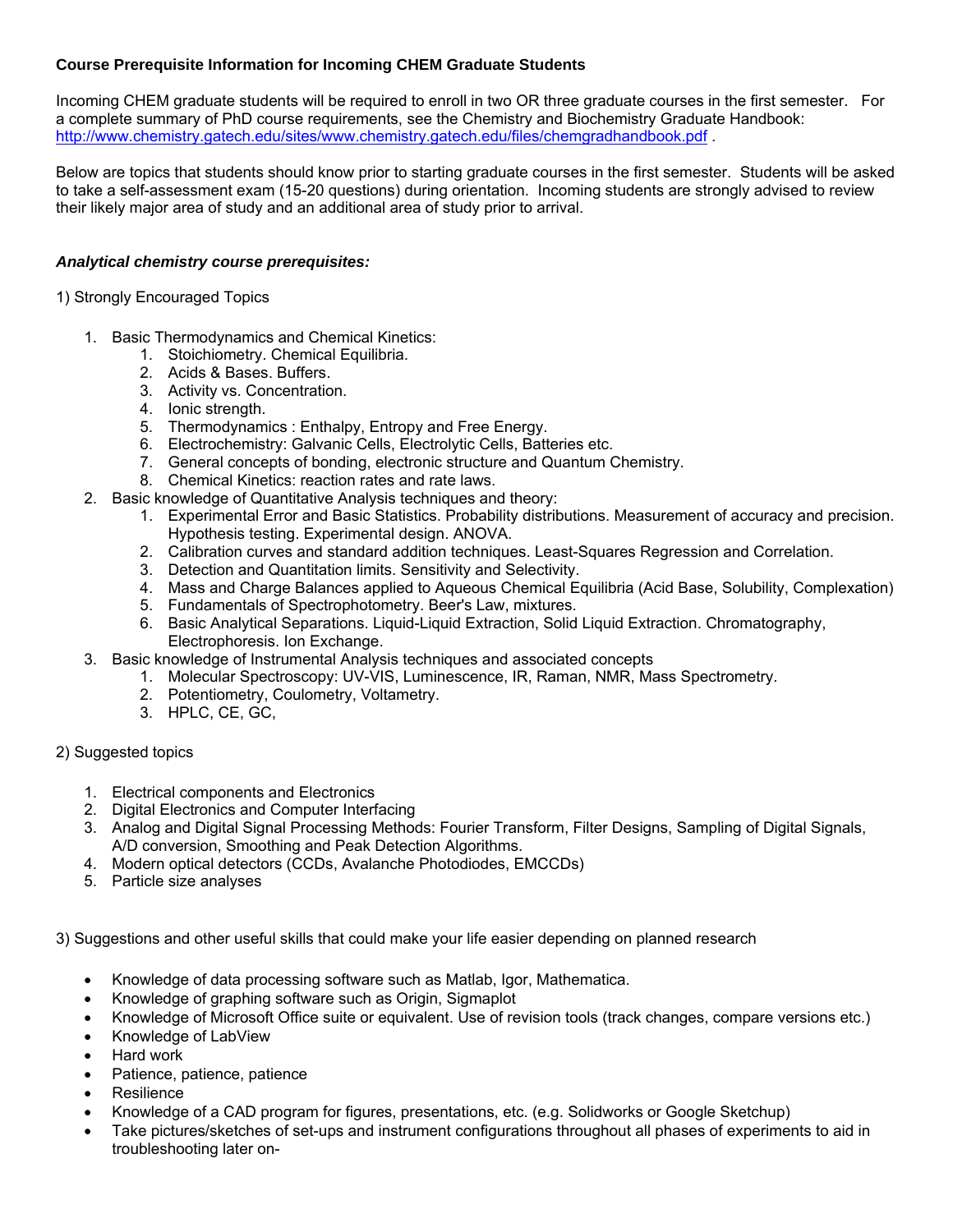Recording ideas and updates in lab notebook regularly

## *Biochemistry course prerequisites:*

*General chemistry*: Acid-base equilibria, Redox reactions

*Basic Organic Chemistry*: recognition of the common functional groups encountered in biochemistry (amine, alcohol, ,

ketone, aldehyde, carboxylic acid, amide, thiol) reactivities of alcohols, amines, thiols, carbonyls, carboxylic acids,

familiarity with the  $S_N2$ ,  $S_N1$ , E1, and E2 reaction mechanisms

*Basic Physical Chemistry*: basic thermodynamics (chemical potential, equilibrium constant), basic kinetics (zero order reactions, first order reactions)

*Introductory Biology*: structure of prokaryotic and eukaryotic cells, evolution of life, basic concepts of replication, transcription, and translation

## *Undergraduate Biochemistry*:

- ► Acid-base equilibria and pH buffers
- ► Basic mechanisms of Replication, Transcription, Translation
- ► Structure and properties of the 20 biogenic amino acids
- ► Structure and properties of the common nucleotides in DNA and RNA, Basic structure and properties of DNA
- ► General principles of protein structure and folding
- ► Enzyme kinetics (including the Michaelis-Menten Equation and Lineweaver Burke analysis), Enzyme inhibition, Utilization of a Lineweaver Burke analysis to determine the type of enzyme inhibitor, general mechanisms of enzyme catalysis, allosteric regulation
- ► Carbohydrates (basic chemistry, glucose and biological glucose polymers) and fundamentals of glycoproteins

(N- and O-glycosylation)

- ► Structure and properties of lipids and biomembranes (fluid-mosaic model)
- ► Fundamentals of metabolism (glycolysis, TCA cycle, fatty acid degradation, fatty acid biosynthesis,

gluconeogenesis, ethanol and lactic acid fermentation, oxidative phosphorylation, common coenzymes and their general uses)

## *Inorganic chemistry course prerequisites:*

1] Atomic structure and periodic trends.

Atomic orbitals and quantum numbers; orbital ordering and orbital shapes; trends in ionization energy, electron affinity and electronegativity.

2] Structures and bonding models for covalent compounds of p-block elements.

VSEPR; hybrid orbitals; molecular orbitals for simple diatomic and triatomic molecules and network covalent solids. 3] Structures and bonding in metals and ionic compounds.

Structures and bonding in metals, alloys, and ionic compounds; crystal lattices and unit cells; lattice energies and energetics of ionic bonds; solubilities of ionic compounds and intermolecular forces.

4] Descriptive chemistry of s- and p-block elements.

Common reactivity patterns of compounds of hydrogen, oxygen and halogens; Bronsted and Lewis acids and bases. 5] Redox chemistry.

Oxidation numbers; thermodynamics of oxidation and reduction; Latimer, Frost and Pourbaix Diagrams. 6] Introductory coordination chemistry.

Structures of coordination complexes, including stereochemistry, isomerism and nomenclature; bonding and energetics of coordination complexes; ligand substitution reactions and equilibria, including kinetic vs. thermodynamic stability; oxidation states in transition metal complexes.